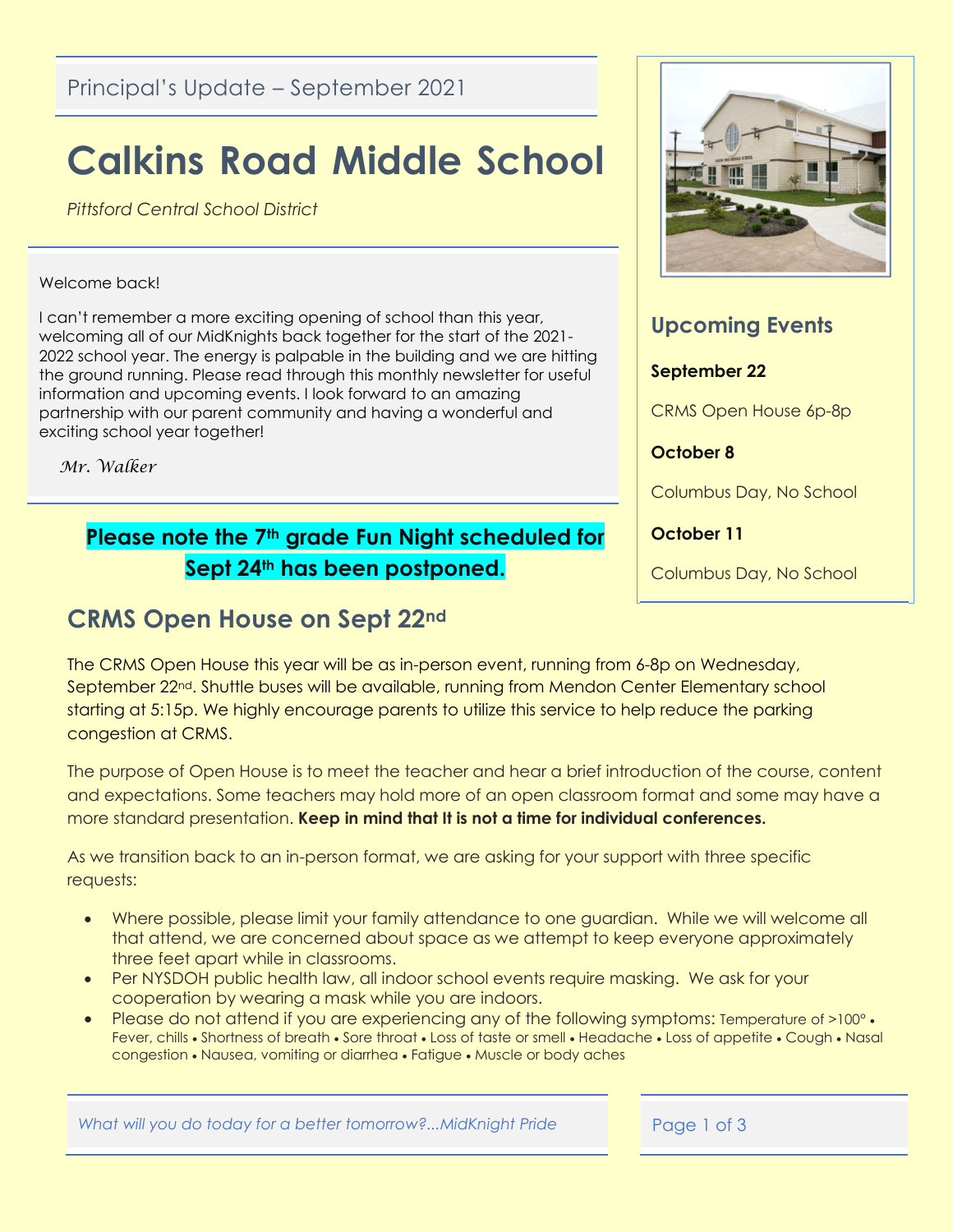## **Join our amazing PTSA!**

Welcome to the Calkins Road community from PTSA! As PTSA Co-chairs, we are extremely proud of how strong and adaptable the students were last year, and we are so grateful to have them back full time and in-person this year!

CRMS PTSA supports all students, staff, and families and serves to connect and champion our community. Each year, this all-volunteer organization funds close to \$10,000 of programs and events that enhance and enrich CRMS. Did you know PTSA plans and manages Fun Nights, sponsors library programs, and provides the agendas for every student.

YOUR HELP is needed to keep PTSA programs running for 2021-22! Please consider joining the PTSA – you can register and pay the \$17 membership fee online at [crms.pittsfordptsa.net.](https://www.crms.pittsfordptsa.net/)

Have you signed up for our bi-weekly e-news? The MidKnight Express is a great way to stay connected to what's going on at CRMS. If you haven't subscribed or want to edit your e-news subscriptions, you can do so here: [MidKnight Express Sign Up.](https://pittsfordptsa.us17.list-manage.com/subscribe?u=257538587617821bc8e51cdeb&id=006b55dff5)

We are looking forward to a constructive year for everyone!

Thank you!

CRMS PTSA co-chairs

Kristin Rohlfs & Emma Derisi



## **Reminders for arrival & dismissal times**



Thank you to our parents who have been so wonderful during our arrival and pick-up times at school. As a reminder:

- Please make sure you are following the signs for the parent loop and not cutting through the parking lot. As it is getting darker in the morning, we want to make sure our students and staff are safe.
- During our afternoon dismissal, we ask that parents pull up as far as they can when there is a gap in the cars. Stopping in the middle causes back-up and slows down the process.
- Cars are not allowed in the bus loop between 7-8a and 1-4p. Thank you for your attention to this.

What will you do today for a better tomorrow?...MidKnight Pride Page 2 of 3

#### **Reminders:**

- Follow CRMS on Twitter! **@PCSDCalkinsRd**
- When visiting our school, please make sure to come by and sign into the Main Office. We keep our outer doors secure after school begins. Thank you for your understanding and cooperation!
- Please do not park in the bus loop during the posted hours of 7:00 – 8:00a and 1:00 – 4:00p. These times are for bus traffic only.
- PLEASE do not send birthday cakes, cookie cakes, etc. or send pizza to your child during the school day. We want to honor and celebrate birthdays, but please save these items for home. We appreciate your cooperation!



#### *School pictures*

#### **Picture day is Friday 10/1**

To place your order online

- 1) Go to this [site](https://clixrochester.com/new-page-2)
- 2) Enter school code **21CRS**
- 3) Place order & write approval code on order form

Online payments available until 9pm on 9/30

**[Click here for Clix order form](https://www.pittsfordschools.org/cms/lib/NY02205365/Centricity/Domain/617/Calkins%20Rd%20Middle%20School-2021-22.pdf)**